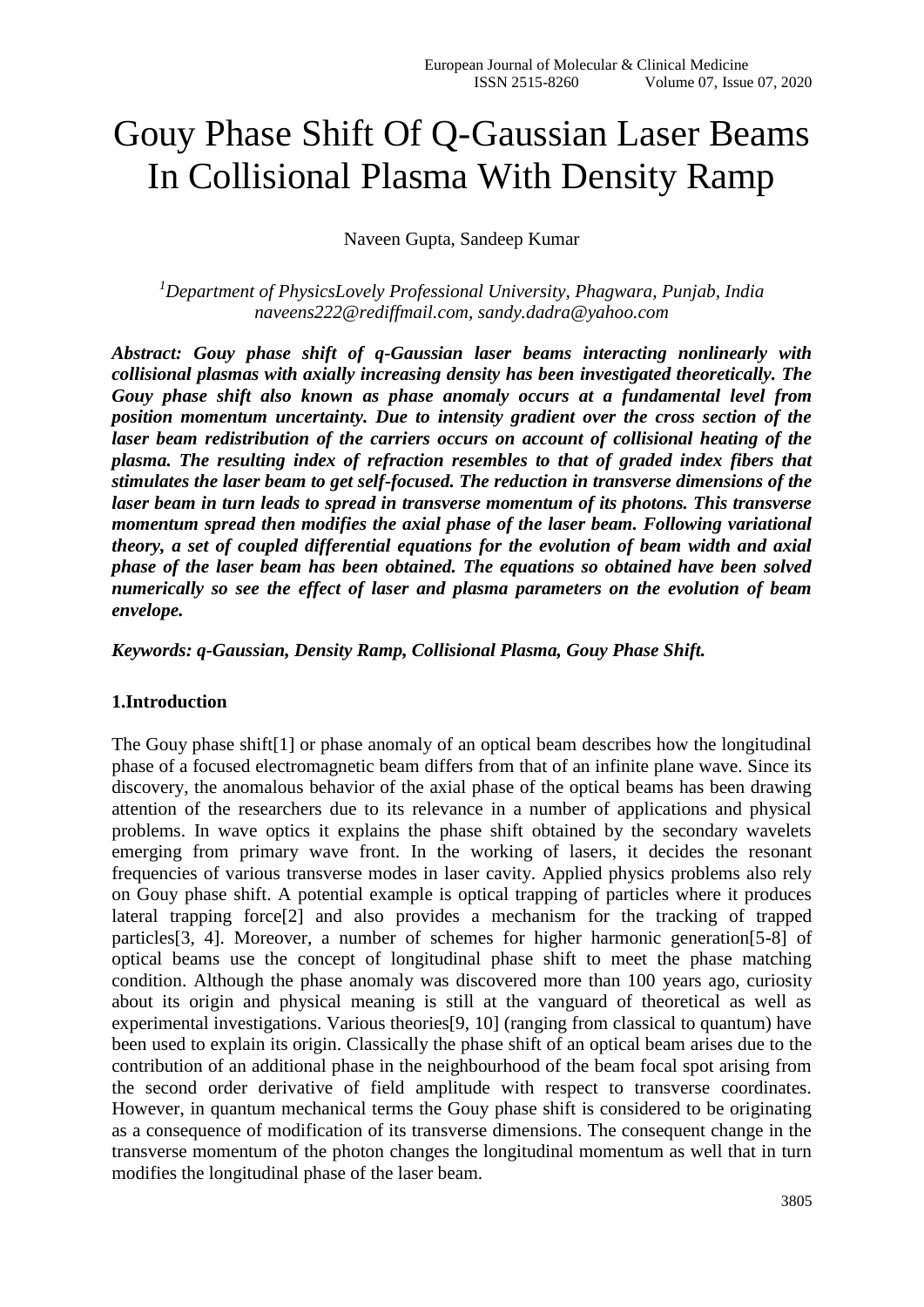Erden and Ozaktas[11] investigated Gouy phase shift of Gaussian laser beams propagating through first order optical systems. Andresen et al[12-14] investigated similarity between spectral phase shift and the Gouy phase shift. Gordon and Barge [15] investigated the effect of Gouy phase shift on coherent phase control of chemical reactions. Literature review reveals the fact that in almost all the previous investigations on Gouy phase shift, the irradiance over the cross section of the laser beam has been considered to be ideally Gaussian. However, by investigating experimentally, Patel et all [16] have shown that although the laser operates in TEM00 mode, the irradiance over its cross section is not ideally Gaussian. Further, by fitting into the experimental data it was shown that[17] the actual irradiance over the beam's cross section can be modeled by a set of distribution functions known as q-Gaussian distribution given by Tsalli [18]. The difference in the behavior of irradiance over the laser beam wave front from ideal Gaussian is due to cavity imperfections that may be inherent or accidental in nature. Till date no experimental or theoretical investigation on Gouy phase shift of q-Gaussian laser beams in nonlinear media has been reported by any researcher. Thus, this paper aims to investigate for the first time Gouy phase shift of q-Gaussian laser beams in collisional plasma with axial density ramp.

#### **2. Dynamics of Beam Envelope**

The model equation for the propagation of intense laser beam through collisional plasma with axial density ramp is

$$
2ik_0 \frac{\partial A_0}{\partial z} = \nabla_{\perp}^2 A_0 + \frac{\omega_0^2(z)}{c^2} \left\{ 1 - \left( 1 + \frac{1}{2} \beta A_0 A_0^* \right)^{\frac{s}{2} - 1} \right\} A_0 \tag{1}
$$

where,  $\omega_p^2(z) = \frac{4\pi e^2}{m}$  $\frac{ne^2}{m}$  n(z) is the plasma frequency, n(z) being the axially increasing electron density of plasma,  $\beta = \frac{e^2 M}{(6.8 \text{ m})^2}$  $\frac{e^{-\mu t}}{(6K_0T_0m^2\omega_0^2)}$  is the constant associated with the strength of collisional nonlinearity. The nature of collisions is expressed by the parameter s.  $s = 0$  indicates velocity independent collisions,  $s = 2$  corresponds to the collisions between electrons and diatomic molecules and  $s = -3$  indicates collisions between electrons and ions.

Eq.(1) is the mathematical statement of interplay between diffraction and nonlinear refraction of the optical beam where, the diffraction phenomenon is modeled by first term on R.H.S and the nonlinear refraction represented by second term. Being nonlinear in nature conventional method of solving partial differential equations i.e., expansion in power series are not applicable eq.(1). In order to obtain physical insight into the propagation dynamics of the laser beam we use a semi analytical technique known as variational method [18]. According to this method eq.(1) is a variational problem for action principle based on Lagrangian

$$
L = \int_0^\infty \mathbf{E} r dr \tag{2}
$$

with

$$
\mathcal{E} = i \left( A_0^* \frac{\partial A_0}{\partial z} - A_0 \frac{\partial A_0^*}{\partial z} \right) + |\nabla_\perp A_0|^2 + \frac{\omega_0^2}{c^2} \int^{A_0 A_0^*} \Phi(A_0 A_0^*) d(A_0 A_0^*)
$$

The basic idea of this method is the selection of a trial function that characterizes the actual solution of the problem as close as possible. This trial function contains the parameters of interest. The variational method then recasts the original partial differential equation into Newton like ordinary differential equations for these parameters. In the present analysis we assume  $A0(r; z)$  takes the form of the function given by [19, 20]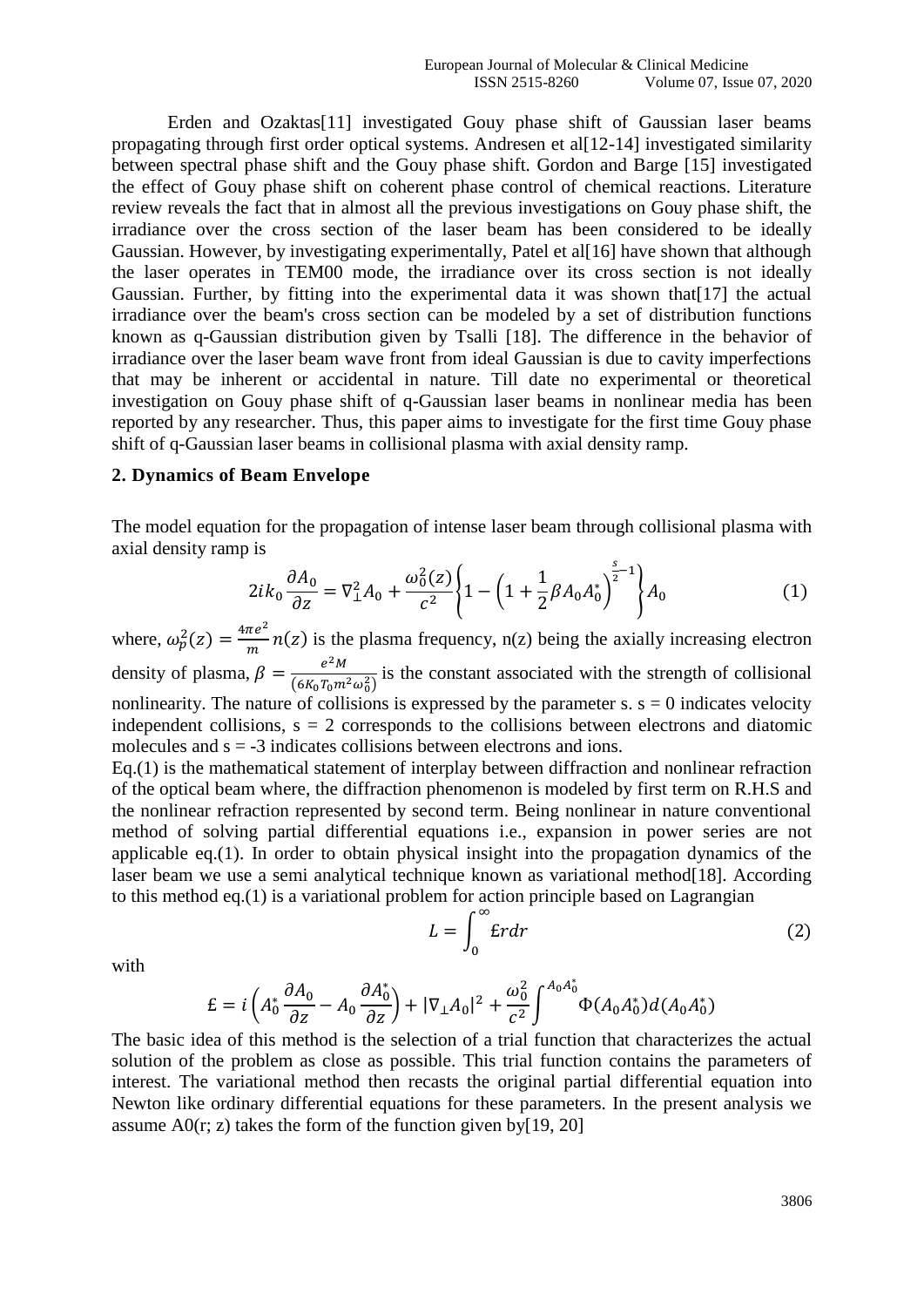European Journal of Molecular & Clinical Medicine ISSN 2515-8260 Volume 07, Issue 07, 2020

$$
A_0(r,z) = \frac{E_{00}}{f} \left( 1 + \frac{r^2}{q r_0^2 f^2} \right)^{-\frac{q}{2}} e^{i\theta} \qquad \qquad \dots \dots \dots (3)
$$

where, the parameter  $f(z)$  is currently undetermined and upon multiplication with initial beam width r<sub>0</sub>it gives the waist size of the laser beam at particular location inside the medium. Also, upon dividing by axial intensity, f(z) also gives the estimate of instantaneous axial intensity of the laser beam. Hence, the parameter f(z) can be referred to as dimensionless beam width parameter. The phenomenological parameter q is related to the deviation of irradiance, over the cross section of the beam, from ideal Gaussian profile. The function  $f(z)$ is known as longitudinal phase of the laser beam which is also known as Gouy phase.

The corresponding Lagrange equations

$$
\frac{d}{dz}\left(\frac{\partial L}{\partial \left(\frac{\partial f}{\partial z}\right)}\right) - \frac{\partial L}{\partial f} = 0\tag{4}
$$

And

$$
\frac{d}{dz}\left(\frac{\partial L}{\partial \left(\frac{\partial \theta}{\partial z}\right)}\right) - \frac{\partial L}{\partial \theta} = 0\tag{5}
$$

gives following set of coupled equations describing the dynamical variations of beam width and axial phase of the laser beam with propagation distance.

$$
\frac{d^2 f}{d\xi^2} = \frac{\left(1 - \frac{1}{q}\right)\left(1 - \frac{2}{q}\right)}{\left(1 + \frac{1}{q}\right)} \frac{1}{f^3} - \left(\frac{\omega_p(\xi) r_0}{c}\right)^2 \left(1 - \frac{1}{q}\right)\left(1 - \frac{2}{q}\right)\left(\frac{s}{2} - 1\right)
$$
\n
$$
\times \frac{\beta E_{00}^2}{f^3} \int_0^\infty x \left(1 + \frac{x}{q}\right)^{-2q - 1} \left\{1 + \frac{1}{2} \frac{\beta E_{00}^2}{f^2} \left(1 + \frac{x}{q}\right)^{-q}\right\}^{-\frac{s}{2} - 1} dx \qquad (6)
$$
\n
$$
\frac{d\theta}{d\xi} = -\frac{1}{f^2 \left(1 + \frac{1}{2}\right)} + \left(\frac{s}{2} - 1\right) \frac{1}{f^2} \left(\frac{\omega_{p0} r_0}{c}\right)^2 \int_0^\infty \left\{1 + \frac{1}{2} \frac{\beta E_{00}^2}{f^2} \left(1 + \frac{x}{q}\right)^{-q}\right\}^{-\frac{s}{2} - 1} dx \qquad (7)
$$

 $\frac{1}{1}$   $\frac{1}{1}$ 

0

2

where,

 $\frac{d\vec{\xi}}{d\xi} = -$ 

 $f^{2}(1+\frac{1}{2})$ 

 $\frac{1}{q}$ 

+ (

2 − 1)

$$
x = \frac{r^2}{r_0^2 f^2}
$$

$$
\xi = \frac{z}{k_0 r_0^2}
$$

 $\mathcal{C}_{0}$ )

Considering the plasma density to be increasing axially as  $n(\xi) = n_0(1 + \tan(\xi d))$ where, $n_0$  is the plasma density seen by the laser beam while entering into the plasma and d isthe measure of rate of increase of plasma density with distance, one can write the plasmafrequency as

$$
\omega_p^2(\xi) = \omega_{p0}^2 (1 + \tan(\xi d)) \tag{8}
$$

 $\frac{200}{f^2}\Big(1 +$ 

 $\overline{q}$ ) }

 $dx$  (7)

with

$$
\omega_{p0}^2(z) = \frac{4\pi e^2}{m} n_0
$$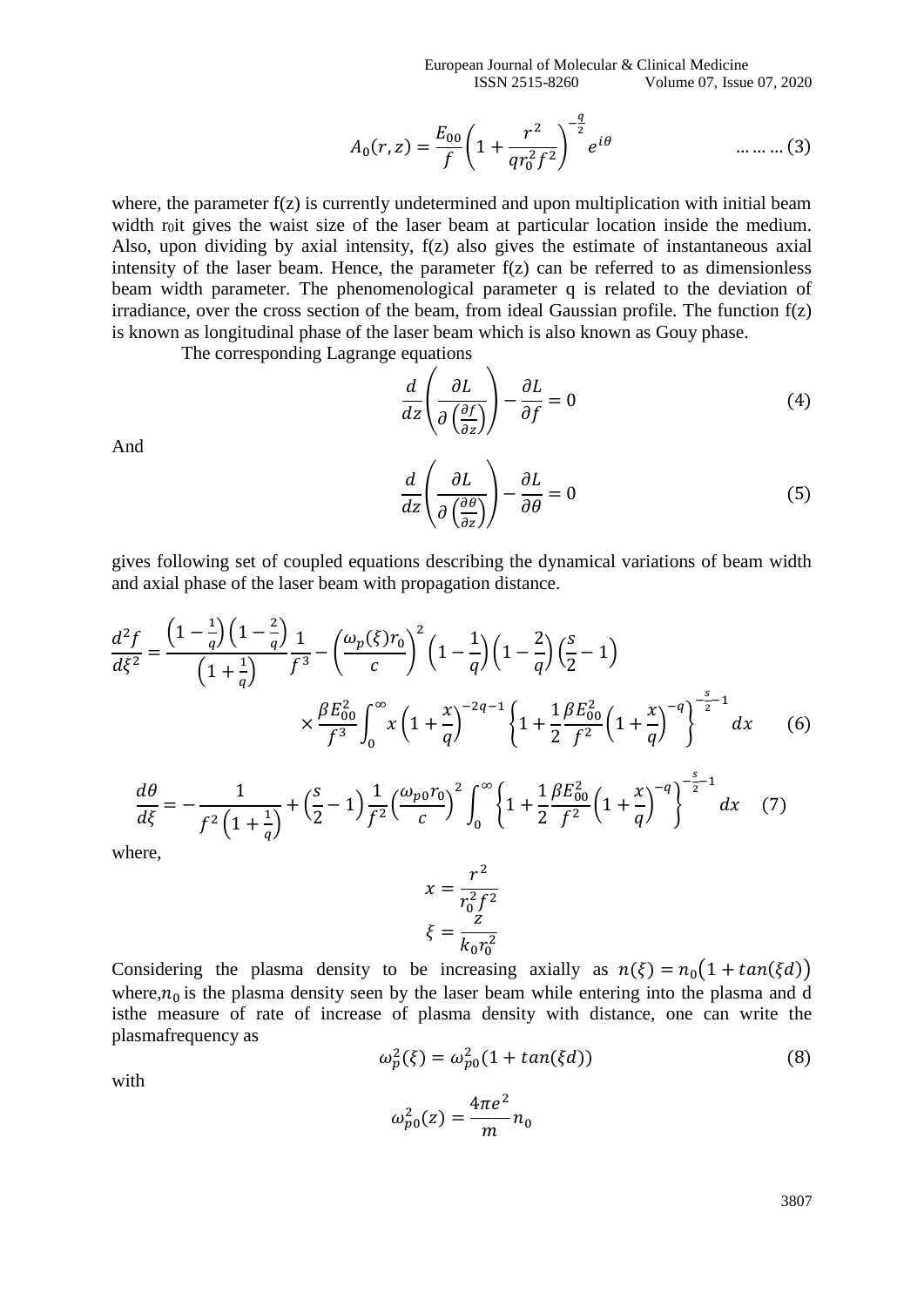Thus, it follows from eqs. (6) and (7) that the actual problem of solving a partial differential equation i.e., eq.1 has reduced to that of solving a set of ordinary differential equations. Although this reduced set of equations is also lacking from exact analytical solution, its approximate solution can be easily obtained with the help of simple numerical techniques. In solving eqs.(6) and (7) it has been assumed that initially the beam is collimated and is having perfect plane wave front while entering into the plasma region. Mathematically these two conditions impose the boundary conditions  $f = 1$ ,  $\theta = 0$  and on eqs.(6) and (7).

## **3. Results and Discussion:**

Eq.(6) is identical to the equation of motion of a driven nonlinear oscillator. Thus, itpredicts that during the propagation of the laser beam through the plasma its beam width will evolve in an oscillatory manner i.e., the laser beam will undergo periodic focusing and defocusing. In the present analysis solution of eq.(7) in association with eq.(6) has been obtained with the help of Runge Kutta fourth order method for following set of parameters:

$$
\omega_0 = 1.78 \times 10^{15} \frac{rad}{sec},
$$
  

$$
r_0 = 15 \mu m \left( \frac{\omega_p(\xi) r_0}{c} \right)^2 = 6, T_0 = 10^6 K, s = -3 \text{ and } d = 0.025
$$

and the corresponding variations of axial phase with distance have been shown in fig.(1).



Fig.1. Effect of q on axial phase of laser beam.

It can be seen that the axial phase of the laser beam decreases monotonically with distance, showing step like behavior. This is due to the periodical self focusing/defocusing of the laser beam. As the laser beam undergo self focusing, its intensity increases and hence, the laser phase fronts start experiencing larger refractive indices. This results in decreased phase velocity of the phase fronts that leads to decreased spacing between the phase fronts as shown in fig.2.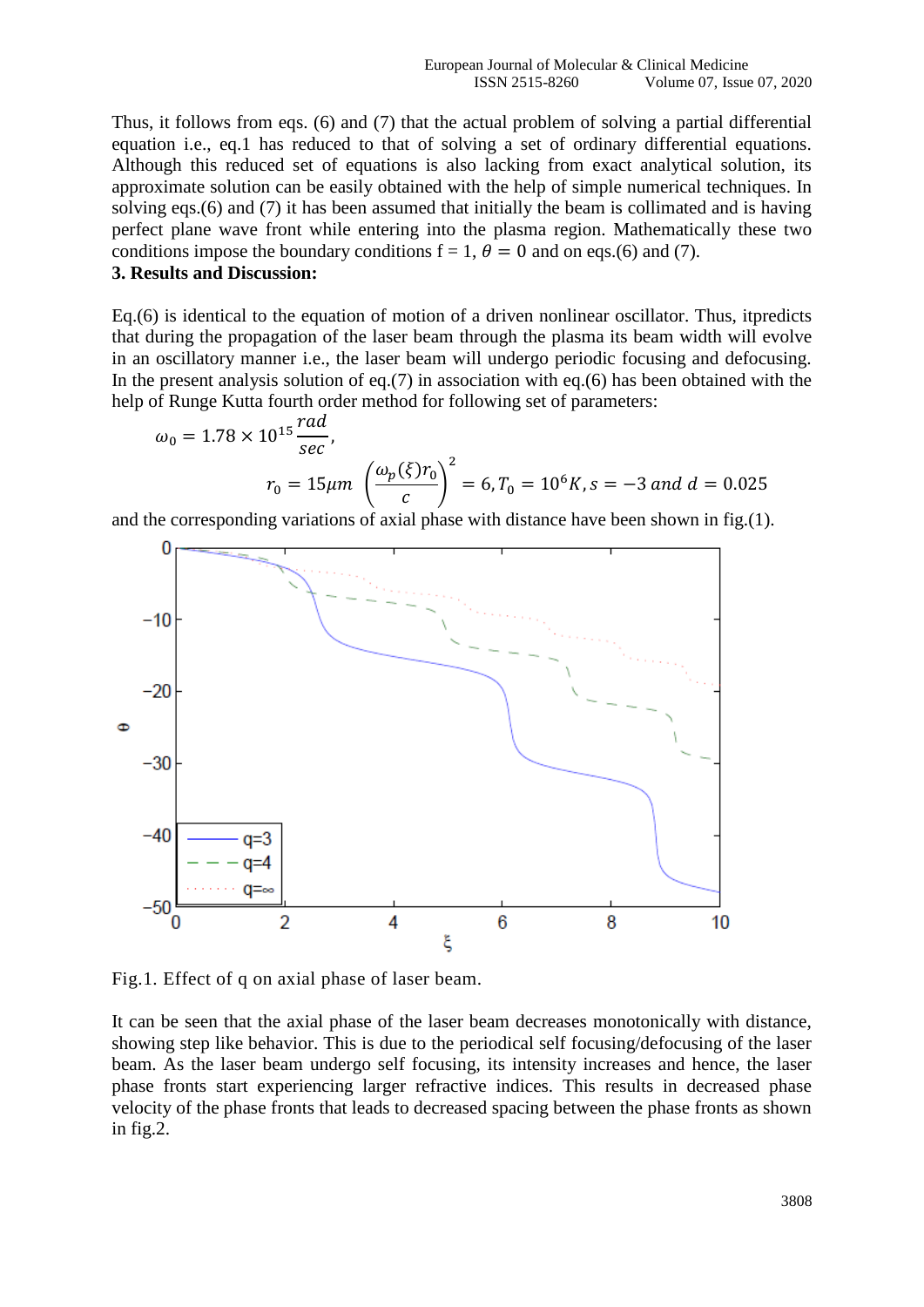

Fig.2. Effect of q on spacing between the wave fronts of the laser beam.

This fact can be explained in another way. The axial phase shift of the laser beam occurs due to the transverse momentum gained by the photons due to reduction in the volume of space available for their propagation. As the reduction in the transverse dimensions of the laser beam occurs due to self focusing, the photons gain additional transverse momentum  $(k_x, k_y)$ due to position momentum uncertainty  $\Delta k_{x} \Delta x =$  constant  $\Delta k_{y} \Delta y =$  constant. As the over all momentum of the laser beam is conserved, theincrease in the transverse momentum reduces the longitudinal momentum. Thus during the propagation of laser beam its longitudinal momentum reduces as the beam keep on focusing. This results in monotonic decrease in its axial phase.

 Step like behavior of the axial phase can also be seen from fig.1. These steps occur at the periodical positions of the minima of the beam width i.e., at the positions of focal spots of the beam. This indicates that there is slowest decrement in axial phase near its focal point. This is quite contrary to the behavior of the phase in graded index fibers where the phase decreases slowest at the positions of minimum intensity i.e., at the positions of maximum beam width. This difference in the behavior of phase in graded index fibers and that in plasmas can be explained qualitatively by the fact that plasmas a nonlinear medium behave like a linear wave guide. In linear wave guides the growth rate of the axial phase is inversely proportional to the beam width.

Further it can be seen that the size of each step keep on decreasing with distance. This is due to the fact that size of the step of the axial phase curve is determined by the frequency of oscillations of the beam width of the laser beam. As the magnitude of the refractive term in eq.(6) increases with distance due to the presence of density ramp, the frequency of oscillations of the beam with also increases with distance. This in turn reduces the size o the steps of the axial phase curve.

 In order to see the effect of deviation parameter q on the evolution of axial phase of the laser beam eq.(7) has been solved for different values of q. It has been seen that with the increase in the value of deviation parameter q there is a reduction in the rate of change of axial phase of the laser beam with distance. This is due to the fact that there is one to one correspondence between the extent of focusing of the laser beam and the rate of decrease of its axial phase. As with increasing q the focusing of the laser beam gets reduced, hence, the rate of change of axial phase also reduces with increase of deviation parameter q.

### **References**

[1] L. G. 110 1251(1890) Gouy. Sur une propriete nouvelle des ondes lumineuses. C. R. Acad. Sci. ParisSer. IV, 110:1251, 1890.

[2] F. Gittes and C. F. Schmidt. Interference model for back-focal-plane displacement detection in opticaltweezers. Opt. Lett., 23:7, 1998.